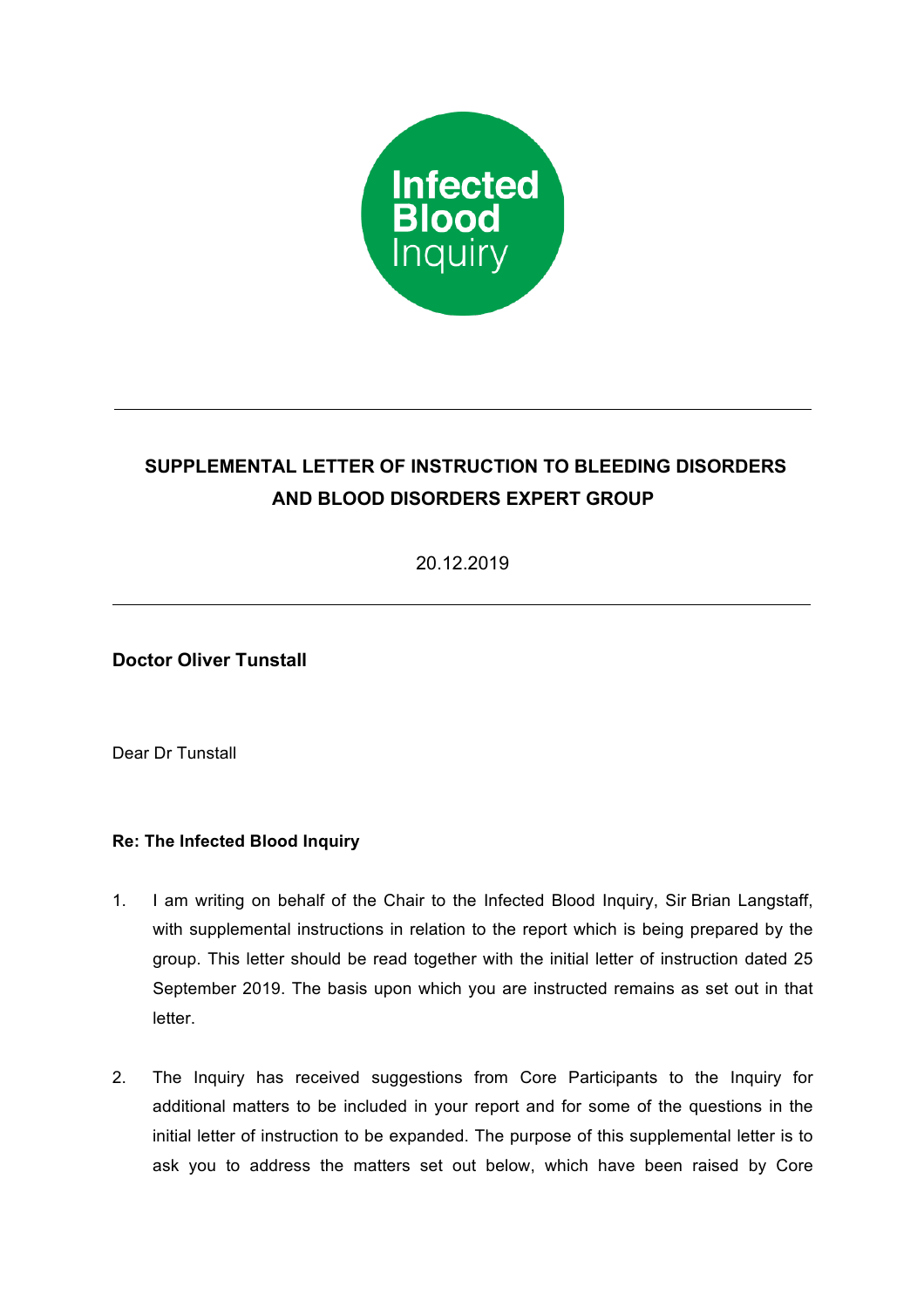Participants and are appropriate to address at this stage of the Inquiry, along with those questions set out in the initial letter of instruction. The additional questions have been divided into two parts. The first part comprises the questions posed in paragraphs 5 to 11 below - you have indicated that the group will be able to address these in the report which is already being prepared in accordance with the initial letter of instruction. The second part comprises the questions posed in paragraphs 12 to 14 below - you have indicated that these matters will require further work to be undertaken and may have to be addressed in a supplemental report. Please let me know when you think the group will be able to complete the second part of the work.

- 3. We remind you that we are not asking you to consider or comment on the experiences of any particular individual.
- 4. As before, the topics and questions set out below are for the most part framed in broad terms, with the aim of allowing the group to approach them as you see fit.

## **Supplemental instructions (part one)**

- 5. When answering question 15.1 in the initial letter of instruction:
	- 5.1. Please include a description of the different phenotypes of each bleeding disorder and how these impact on the symptoms and effects of the bleeding disorder.
	- 5.2. Other than the fact that haemophilia in females is significantly rarer than in males, please indicate whether the gender of a person with a bleeding disorder has any bearing on how the condition is likely to affect them.
- 6. When answering question 15.2 please include an explanation of spontaneous genetic mutation.
- 7. In the part of your report which considers bleeding disorders, please add a section on inhibitors including the following:
	- 7.1. a description of low level and high level inhibitors and an overview of the body's immune response;
	- 7.2. an explanation as to what triggers inhibitors and how the occurrence rates differ between bleeding disorders;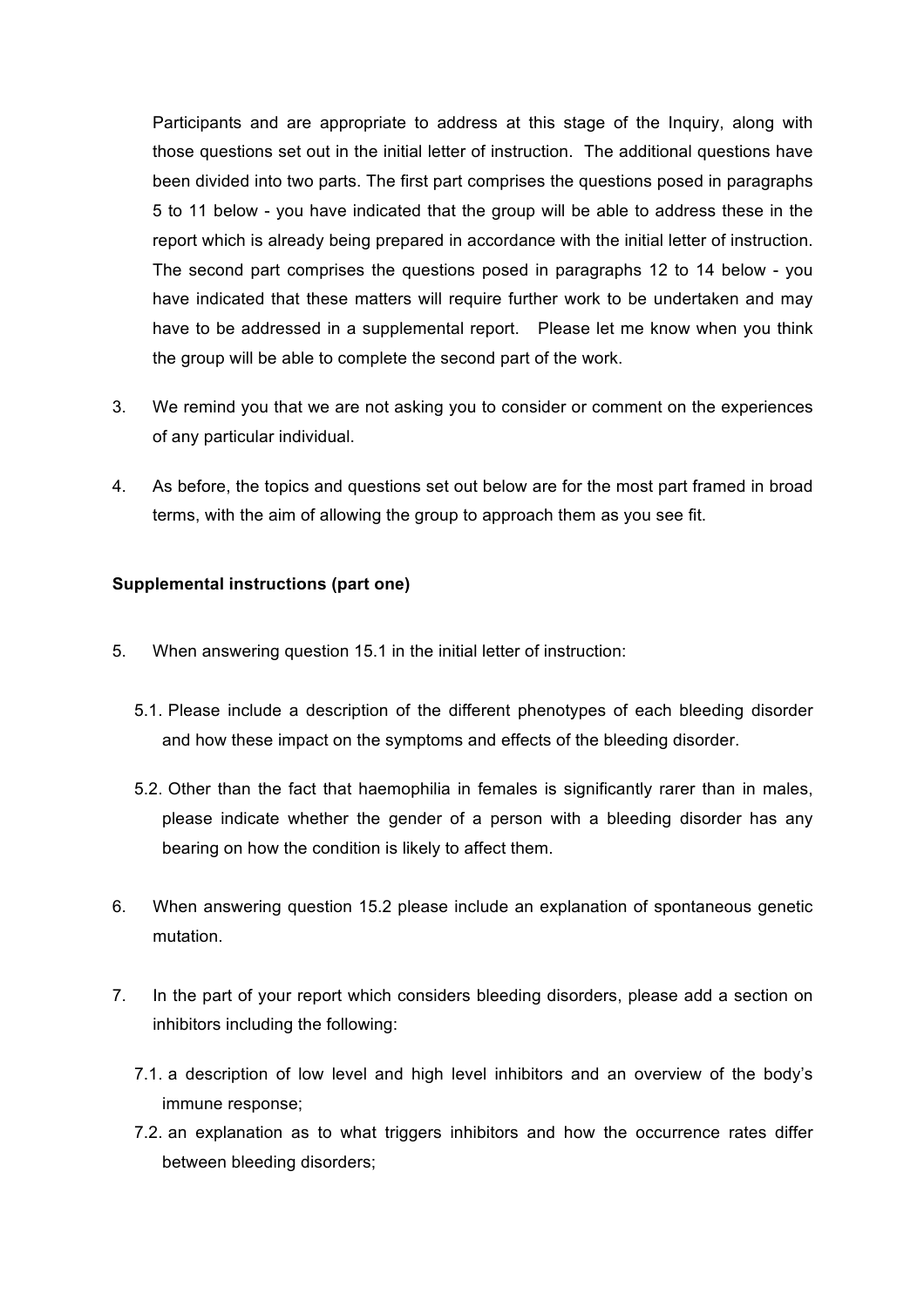- 7.3. a description of the standard treatments available for people with inhibitors and how this has developed over time;
- 7.4. an explanation as to the risks, effects and likelihood of the success of these treatments.
- 8. When answering questions 15.6 and 15.7 please include consideration of treatment with whole blood, fresh frozen plasma, avoiding activity and bed rest.
- 9. When answering question 15.7 please include tranexamic acid (a treatment often given concurrently with DDAVP).
- 10. When answering questions 15.6, 15.7 and 15.8, please explain whether an increase in the severity of a person's haemophilia means that there is likely to be a corresponding increase in the frequency of factor treatment, or that a higher dose of factor treatment is likely to be prescribed? If not, what factors dictate the frequency or dose of factor treatment?
- 11. When answering question 15.10, please include the following matters:
	- 11.1. The particular impact of infection with hepatitis or HIV on a person's bleeding disorder and their treatment for their bleeding disorder.
	- 11.2. The particular impact of co-infection with hepatitis and HIV on a person's bleeding disorder and their treatment for their bleeding disorder.
	- 11.3. The particular impact of treatment for hepatitis and/or HIV on a person's bleeding disorder and their treatment for their bleeding disorder.
	- 11.4. Whether people with bleeding disorders who are infected with HIV and/or hepatitis may experience difficulties receiving appropriate treatment for those infections.
	- 11.5. Whether treatment for a bleeding disorder is affected by a person's viral load for hepatitis and/or HIV, and if so, why and how.
	- 11.6. Whether the treatment for hepatitis has any impact on either a person's blood or bleeding disorder, including whether it may trigger an inhibitor, or on the treatment they receive for the blood or bleeding disorder.
	- 11.7. Whether having hepatitis and/or HIV has an impact on the ability to clear an inhibitor.
	- 11.8. Whether having an inhibitor may impact on a person's HIV/hepatitis infection and/or treatment for the HIV/hepatitis infection.